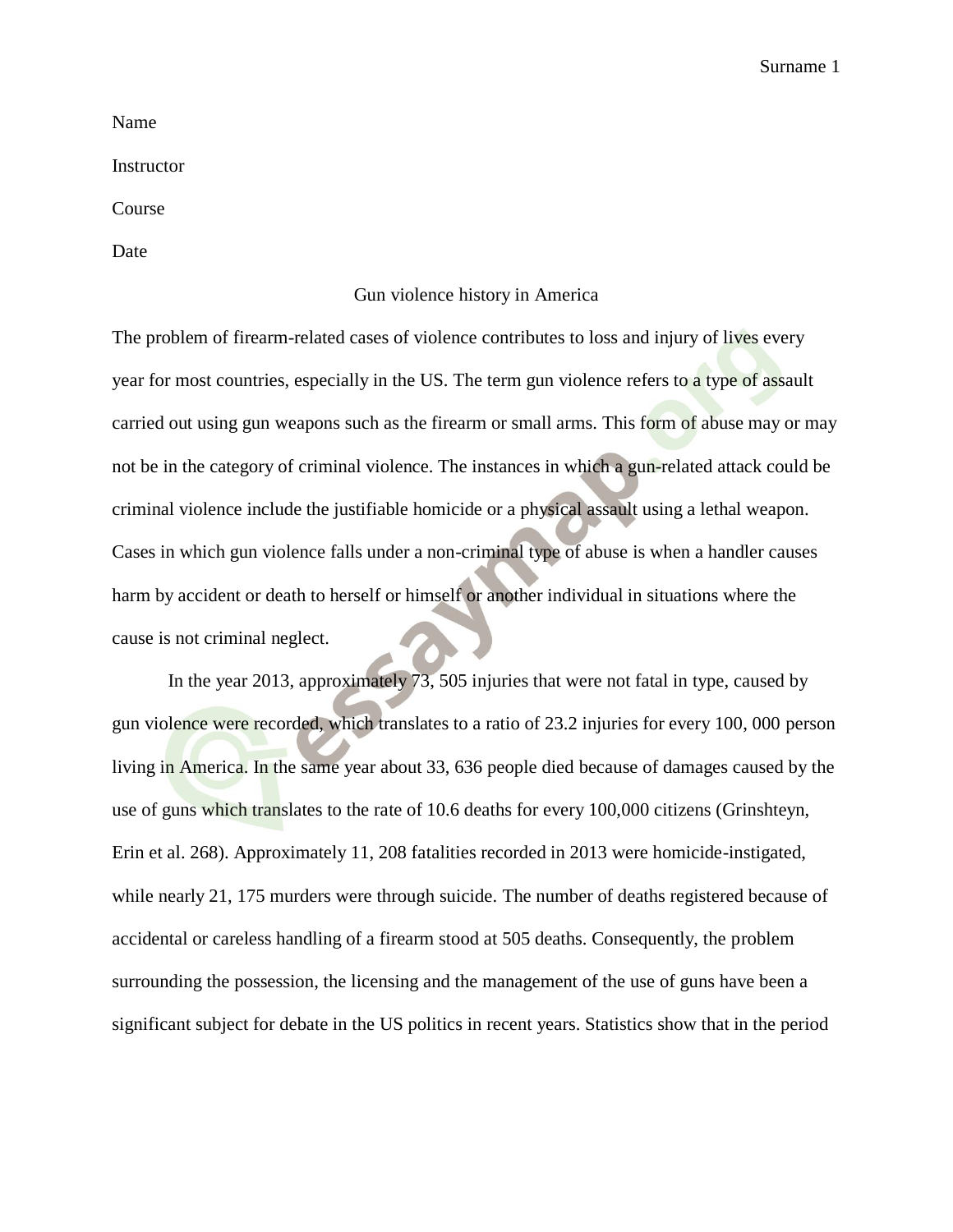between the year 2007 and 2013, the US registered more in the number of gun-related deaths compared to the period between the year 1994 and 2007.

In the year 2012, statistical reports indicated that 8,855 cases of homicide attacks relating to the use of portable guns. From these homicide cases, handguns were the cause of the murderous acts. In the same year, approximately 64% of the deaths related to the use of guns within the American population were accounted for acts of suicide (Grinshteyn, Erin et al. 269). In the year 2010, 19, 392 deaths were reported to be acts of suicides related to the use of portable guns in the US. In the same year, around 358 deaths reported were attributed to the use of rifles while about 6, 009 deaths were related to the use of a handgun. Unspecified type of firearms triggered over 1, 939 killings. Further, in the year 2015, a total number of around 13, 286 death cases were reported to be caused by the use of weapons by members of the American Society without including the cases of suicide (Grinshteyn, Erin et al. 271). Statistical reports further indicate that an estimate of around 1.4 million people lost their lives between the year 1968 and 2011 due to the killings made using firearms. The number includes all the death cases caused by acts of suicide, homicide attacks as well as accidental gun-related death cases.

Research findings from the studies conducted by researchers indicate that the rate of murder cases that were related to the use of guns in the US is 25 times higher compared to the death rates registered in 22 developed countries combined (Kleck 42). In the articles, the researchers established that 82% of fatalities were related to the use of guns in the US. About 90% of the total number of women died because of the use of firearms, while 91 % of the minors included in the report also died because of firearms attacks. About 92 % of the youths aged between 15 years and 24 years who were part of the data in the total number of deaths in the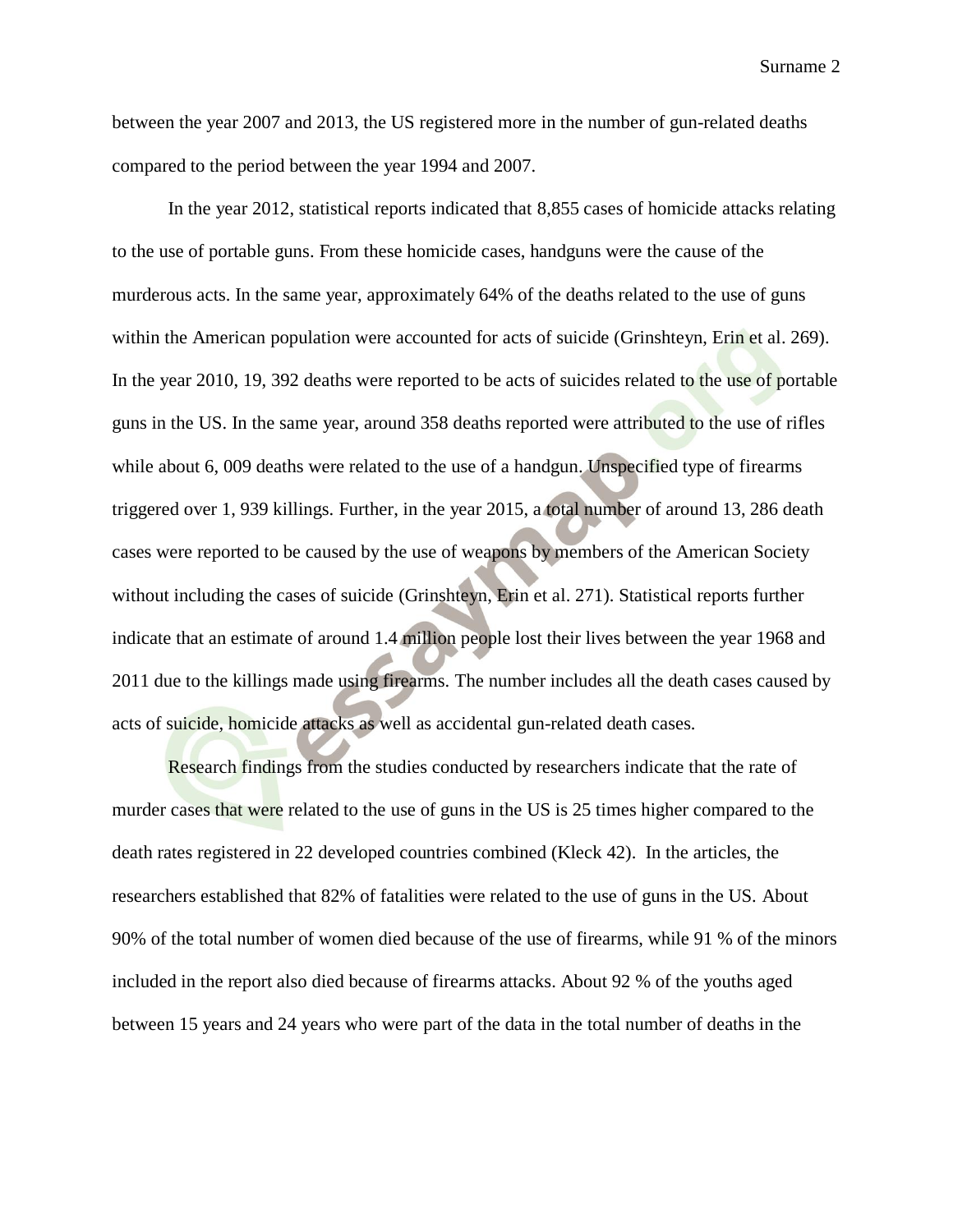research study also lost their lives due to gun-related violence. Reports show that \$ 516 million is the total cash spent to cater to hospital bills regarding gun violence causing bodily harm. In 2010

Urban areas in the United States recorded the most cases of gun violence. Gang violence is the leading contributor to attacks involving young people and adult people. The incidences of mass shootings have significantly reduced in recent times and therefore contribute to only a small percentage of death cases due to gun use reported on an annual basis report (Newman and Todd 11).

Various regulations enacted over time at the level of national government and the local levels such as at the counties try to solve the issue of controlling the way gun owners handle their guns (Richardson and Hemenway 239). They have put in some mechanisms with an objective at restricting the sale of firearms to the youths and minors as well as other members of the population who are at higher risk of harming themselves or others in their neighborhoods. Other measures in place include the establishment of waiting periods after individuals buy firearms to make sure they are responsible enough to handle the lethal weapons (Malina, Debra et al. 175). They have also set up programs for the buyback of gun weapons **in case** the owner decides to get rid of the gun. The authorities have also introduced stiff sentences for citizens who violate the law that restrict gun violence cases (Richardson and Hemenway 240). There has also been the establishment of education programs of sensitizing both the parents and the children on the importance of safe handling of all types of firearms. The plan also shows the different ways in which owners can ensure their guns do not cause injury to themselves or another person (Malina, Debra et al. 175). Owners get counsel against handling their firearms when they are facing emotional instability because it may lead to impaired judgment while in possession of a gun, which might cause further regrettable consequences.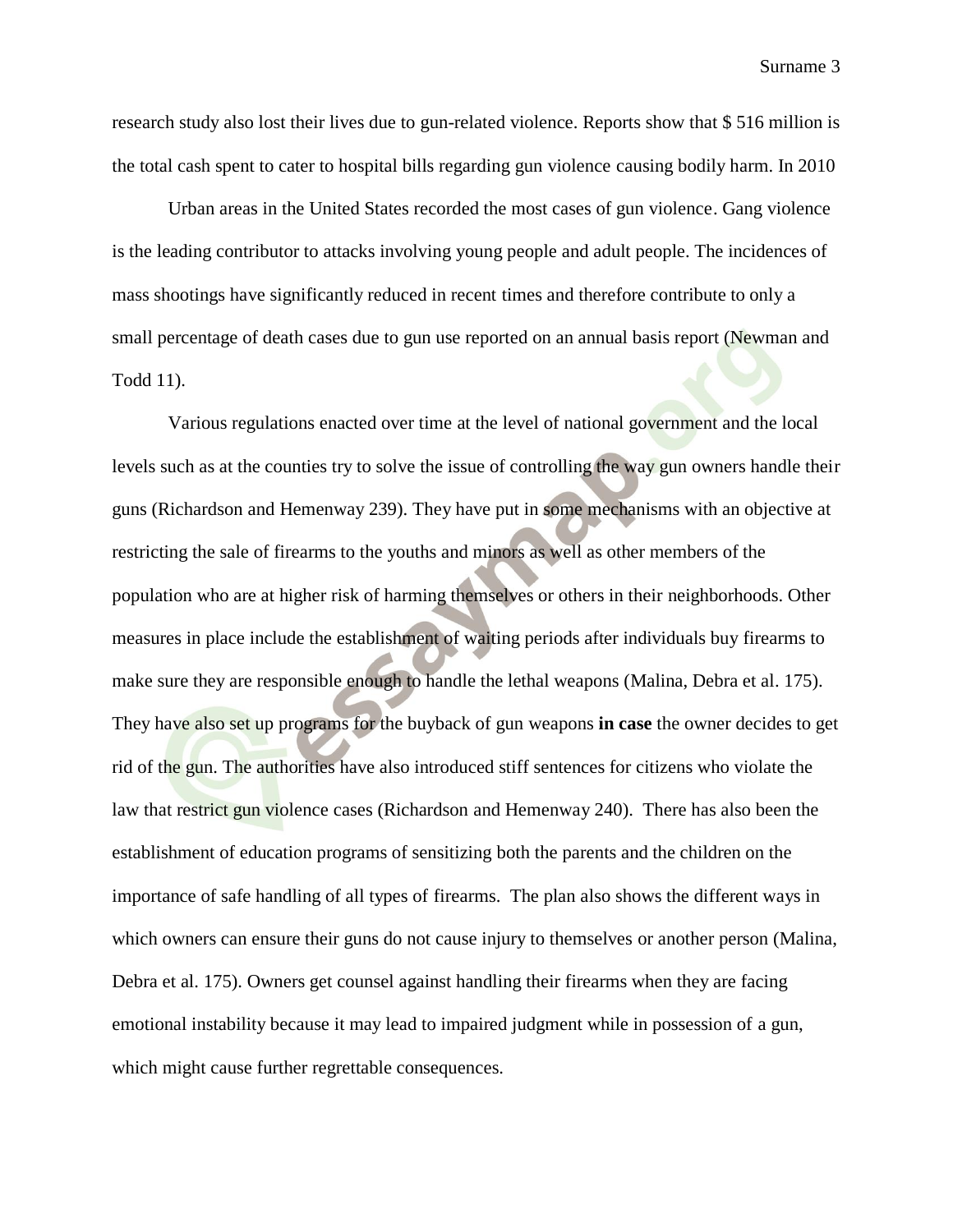Most crucial to understand is despite the numerous mechanism that has been put in place by the authorities to handle the issue of gun violence among the society, the number of these case have recorded to be on the rise eminently for the last ten years. (Aronow 223). Among the main reasons that make it difficult to handle this problem is the fact that both the federal government and the state authorities are reluctant to introduce stricter legislation with the aim of enhancing gun control. The Congress banned the Centre for Disease Control based in the United States from carrying out any research undertaking, which is intended to promote the restriction of guns within the American society (Malina, Debra et al. 176). Many reasons exist concerning the national government in upholding its oath to act in the best interest of its citizens by addressing the country's genuine and increasingly urgent need for stricter gun control legislation.

The first among these reasons is the fact that many lives are lost annually because of gun violence. The problem of gun violence has been attributed to be among the leading cause of premature mortality in the United States. For a developed country which also doubles as the most powerful nation in the world, there is need to apply more restriction to the laws that enforce gun control in the society to reduce these cases (Webster, Daniel et al. 5). The problem of gun violence brings with it substantial economic costs regarding catering for both the medical expenses as well as the expenses afterward because of lost productivity due to the loss of lives. Increase in the cases of gun violence in different economic regions of the country results in the decrease in the value of the property. Recent studies have shown that the direct, as well as indirect costs incurred due to gun-related violence, total to more than 1,300 US dollars for each child and adult. The reduction in the values of the decrease in the value of residential properties lowers the amount revenues collected regarding taxations by the local government resulting in a deficit in their annual budget (Webster, Daniel et al. 9). The research findings estimated that the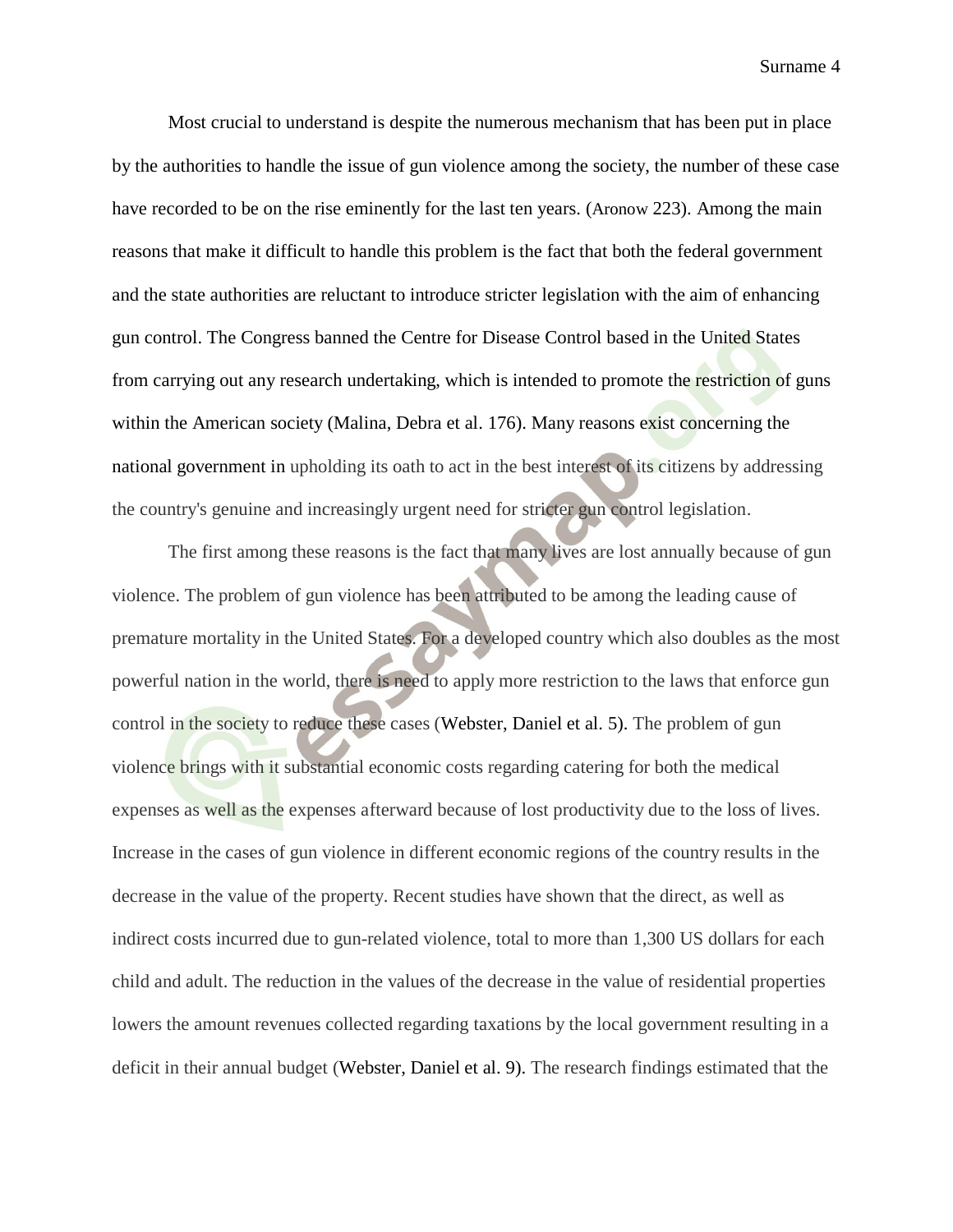average cost of tackling firearm attacks incurred by all levels of governments (the states, local and federal) is around 325 US dollars for every resident. The findings also found out that the government spent close to 32 billion US dollars.

The Brady law has proved to be a necessary measure towards the regulation of the sale of guns in the American society to restrict the acquisition of lethal weapons by criminals and minors, but it is still inefficient because these groups of people can nevertheless acquire the guns. The Brady law regulates the sale of firearms by identifying persons in more danger and also persons banned from possessing weapons by preventing them from buying them (Webster, Daniel et al. 12). Private traders of guns and firearm products prohibit appropriate enactment of the Brady Law. Reports have indicated that the enforcement of the Brady law has done little to reduce the rate of homicide attacks as well as the cases of suicide.

Policies passed by the federal government to oversee the sale of guns are lenient owing to law modifications by Congress. Additionally, *U.S Congress* has broadened the laws that protect the sellers of the firearms making it difficult to prosecute the law offenders adequately. The introduction of more regulations that propose changes to the design of the gun can also help save lives (Webster, Daniel et al. 15). The increase in the restrictions that make sure the groups at risk do not acquire the gun weapons may consequently reduce cases of violence related to firearms within the society. The government should also keep in mind on the change of attitude among the members of the American community, who now fully support the enactment of the numerous reforms that have been proposed by the groups that advocate for more restricted gun control policies.

In conclusion, gun control regulations that are weak amount to an economic burden considering inadequate accountability by citizens handling guns. The federal government must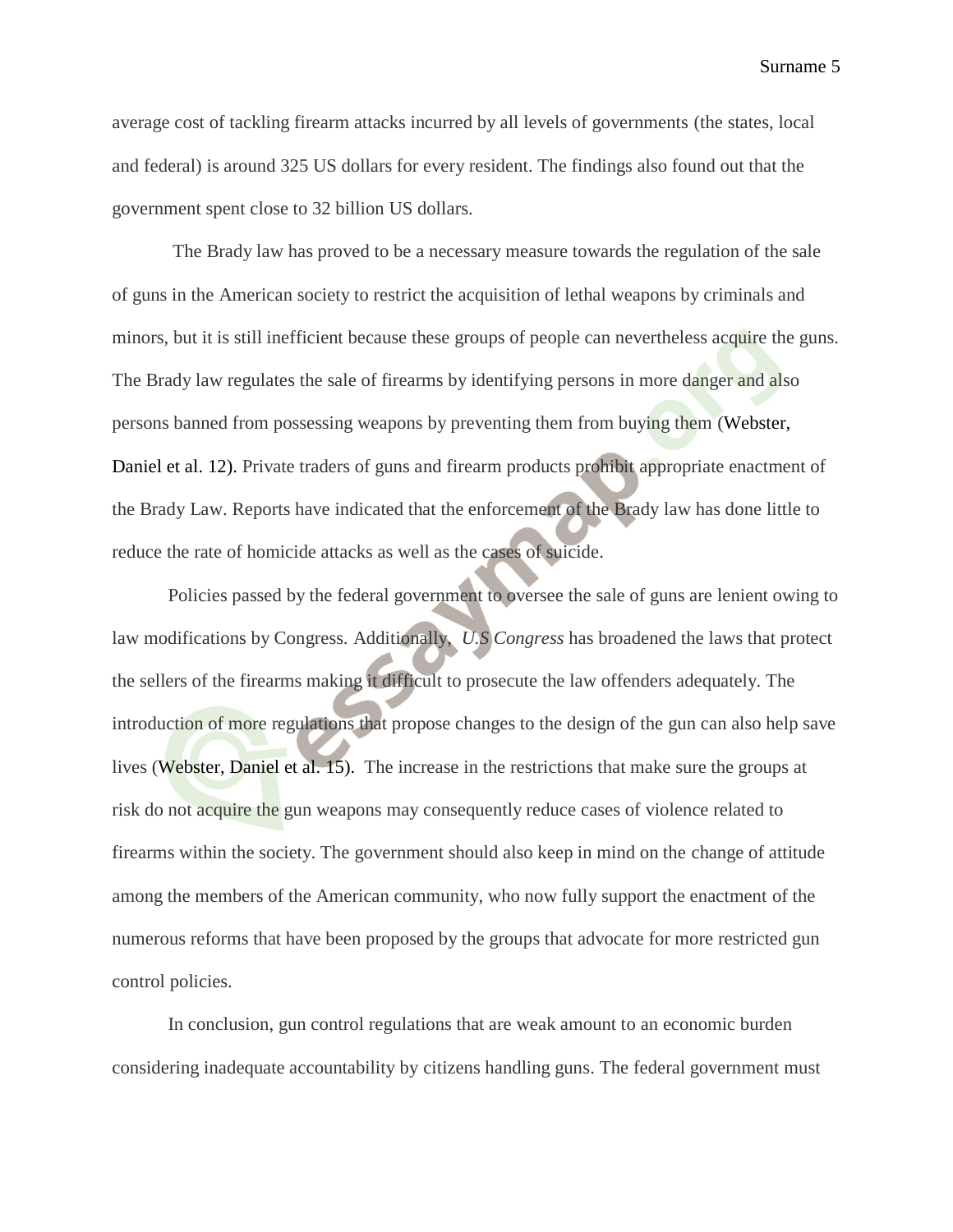uphold its oath to enact stricter legislation on gun control to make sure there is a reduction on the number of weapons diverted to criminals, which means there will be fewer cases of violence. The current weaknesses that exist in the US gun laws can have mitigation while still allowing the gun owners to possess their firearms.

O-essaymap.  $S^3$